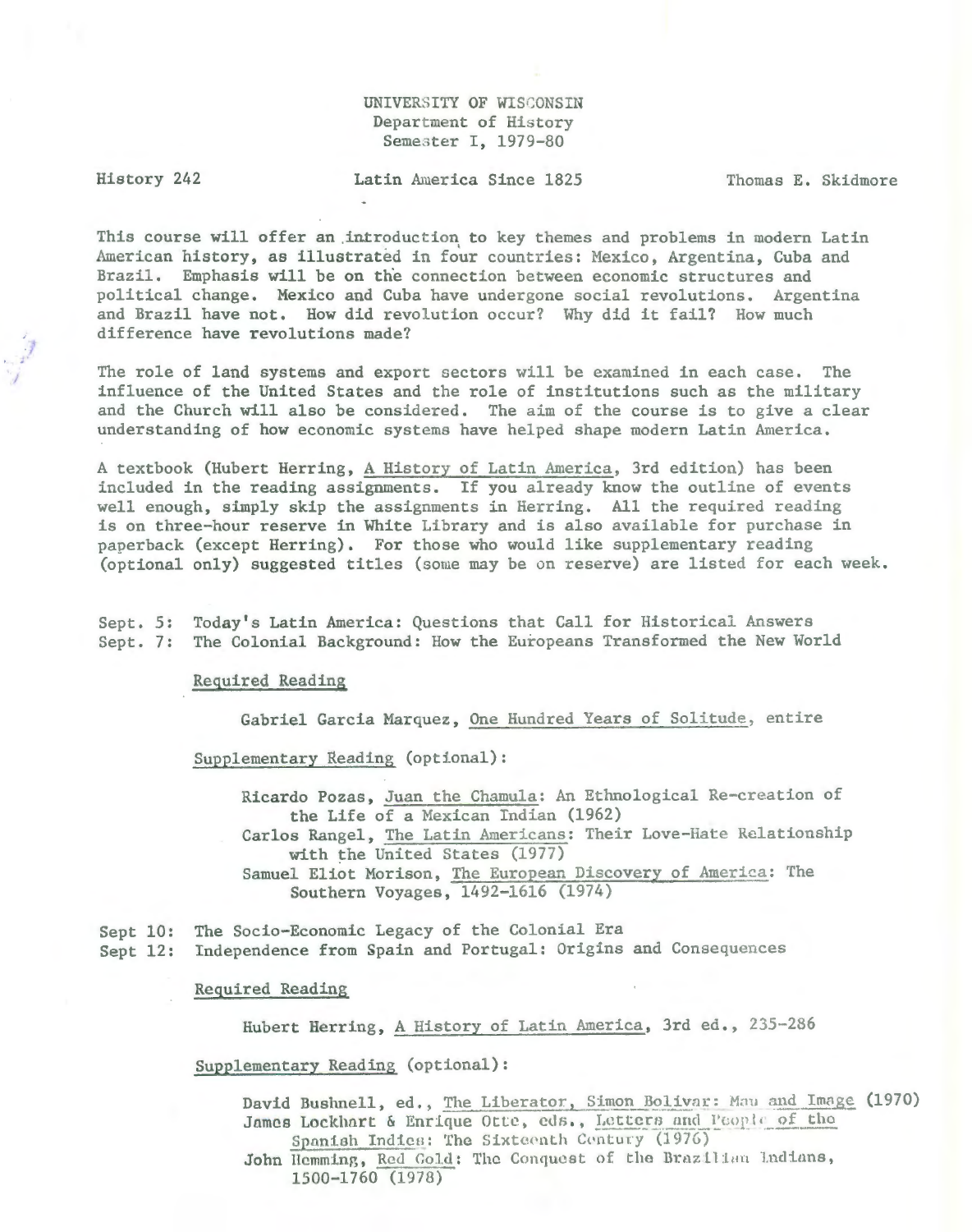Sept 17: 1820-1870: Traumas of New Nationhood Sept  $19:$ 1870-1930: The European zation of Latin America

### Required Reading

Stanley J. and Barlara H. Stein, The Colonial Heritage of Latin America: Essays on Economic Dependence in Perspective (1970)

Supplementary Reading (optional):

Nelson Reed, The Gaste War of Yecatro (1964) Richard Alan White, Paraguay's Autonomous Revolution, 1819-1840 (1978)

- Sept 24: Mexico: Disunity and Yamkee Invasion
- Sept 26: Mexico: Autocratic Modernization: The Reign of Porfirio Diaz (Title of Book for first book report due)

#### Required Reading

Michael C. Meyer & William L. Snerman, The Course of Mexican History  $(1979)$ , 431-695

Supplementary Reading (optional):

Lesley Byrd Simpson, Many Mexicos, 3rd ed. (1952) Samuel Ramos, Profile of Man and Culture in Mexico (1962)

- Oct. 1: Why a Revolution in Mexico?
- Oct. 3: Who Won the Mexican Revolution?

### Required Reading

Octavio Paz, The Other Mexico: Critique of the Pyramid (1972)

# Supplementary Reading (optional):

John Womack, Jr., Zapata and the Muxican Revolution (1969) Frank Tannenbaum, Mexico: The Struggle for Peace and Bread (1950)

- Oct. 8: Mexico's One-Party Democracy: A Durable Ruse?
- Oct. 10: SIX WEEKS EXAM
- Oct. 15: Brazil: From Colony to Empire Oct. 17: Brazil: A Racial Paradise?
	-

Required Readings

Herring, A History of Latin America, 823-895 Carl Degler, Neither Black Nor White, 3-92

Supplementary Reading (optional):

Richard Graham, Britain and the Oaset of Modernings of an Brazil (1908) Stanley J. Stein, Vassouras, a Brazilian Coffee County, 1850-1900 (1957)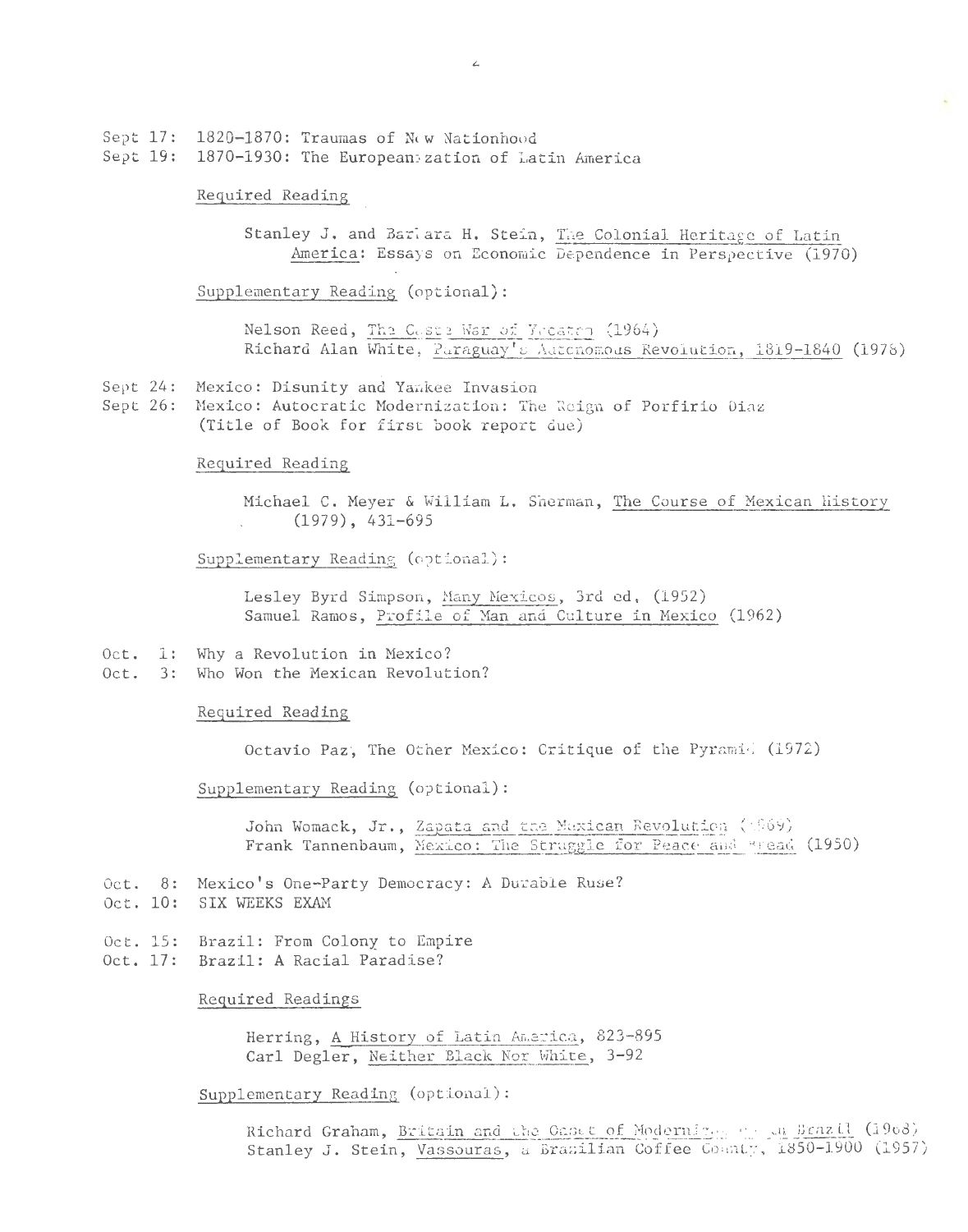Oct. 22: Brazil: A Coffee Exporter Learns How to Industrialize Oct. 24: Brazil Since 1964: Repression & Economic Growth: What Connection? (First Book Report Due)

Required Reading

Degler, Neither Black Nor White, 95-292

Supplementary Reading (optional)

Joseph A. Page, The Revolution That Never Was: Northeast Brazil, 1955-1964 (19/2) Charles Antoine, Church and Power in Brazil (1973)

Oct. 29: Argentina Before 1914: A Golden Age of Export Prosperity Oct. 31: Argentina, 1916-1943: What Went Wrong?

(Title for second book report due)

Required Reading

· Arthur P. Whitaker , The United States and the Southern Cone : Argentina, Chile and Uruguay (1976), 27-40, 75-103, & 202-255 or Herring, A History of Latin America, 689-785

Supplementary Reading (optional):

Peter H. Smith, Politics and Beef in Argentina (1969) Ysabel F. Rennie, The Argentina Republic (1945)

Nov. 5: Juan Perón's Argentina, 1943-1955 Nov. 7: Contemporary Argentina, No Exit

Required Reading

José Luis Romero, A History of Argentina Political Thought (1963), 165-256

Supplementary Reading (optional):

Félix Luna, El 45: Cronica de un año decisivo (1971) Ezequiel Martinez Estrada, X-Ray of the Pampa (1971)

Nov. 12: Cuba: A Model Economy? Nov. 14: Was the Cuban Revolution Inevitable?

Required Readings

Herring, A History of Latin America, 393-425 Lee Lockwood, Castro's Cuba, Cuba's Fidel, entire

Supplementary Reading (optional):

Ramon Eduardo Ruiz, Cuba: The Making of a Revolution (1968) Luis E. Aguilar, Cuba 1933: Prologue to Revolution (1972)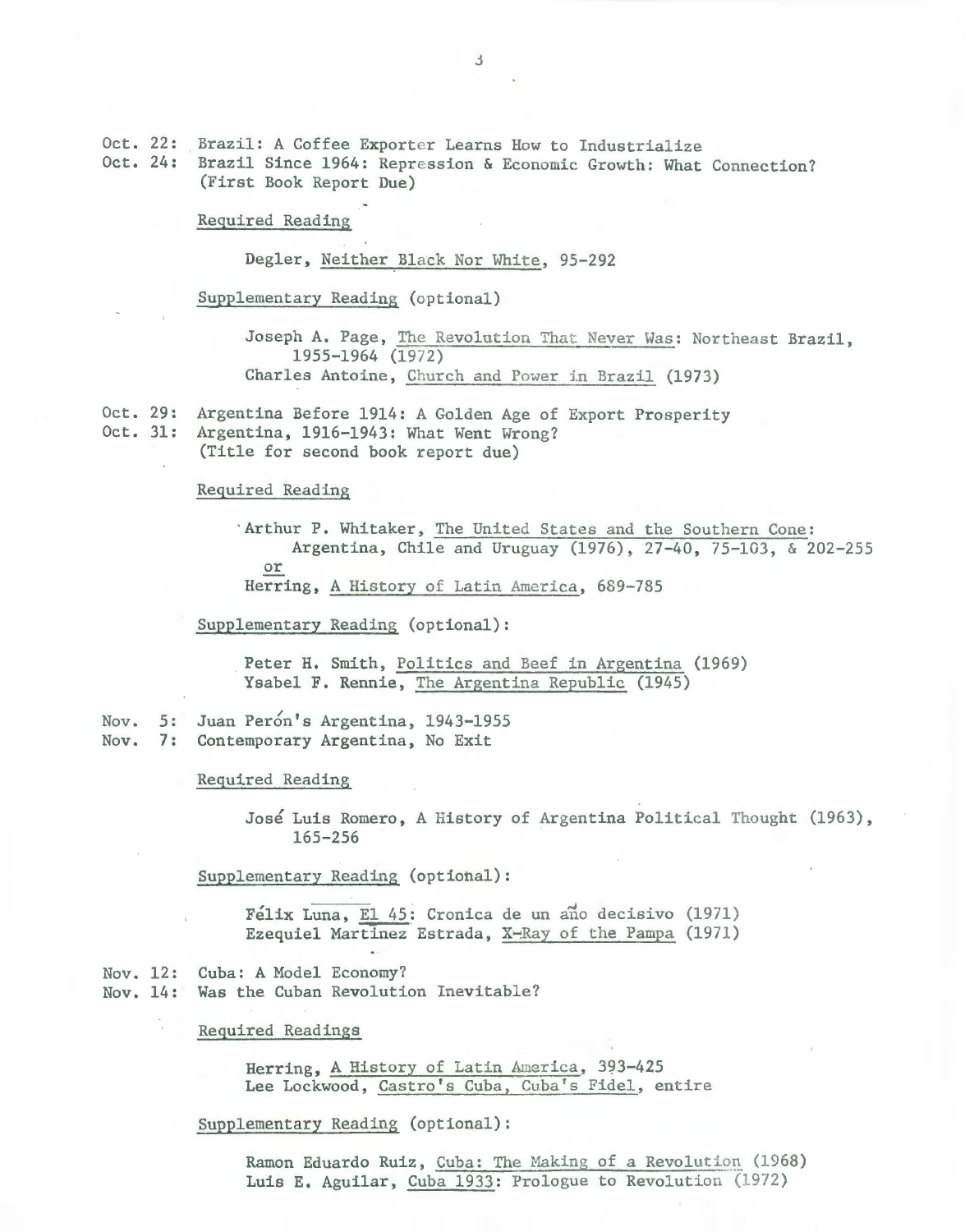Nov. 19: The Cuban Revolution Brings Equality Nov. 21: Cuba Between the Superpowers: Still a Satellite? (Second Book Report Due)

Required Reading

Carmelo Mesa-Lago, Cuba in the 1970's: Pragmatism and Institutionalization, revised ed. (1978), entire

Supplementary Reading (optional):

K. S. Karol, Guerrillas in Power: The Course of the Cuban Revolution (1970) Bertram Silvermaa, ed., Man and Socialism in Cuba: The Great Debate (1973)

Nov. 26: The Catholic Church in Modern Latin America: Survival and Commitment Nov. 28: The U.S. and Latin America: Velvet Fist and Iron Glove

Required Readings

Herring, A History of Latin America, 897-947 Karl M. Schmitt, ed., The Powen Catholic Church in Modern Latin America, 81-216 Samuel L. Baily, The United States and the Development of South America, 1945-1975, 1-131

Supplementary Reading (optional):

Philip Agee, Inside the Company: CIA Diary (1975) Phyllis R. Parker, Brazil and the Quiet Intervention, 1964 (1979) Cole Blasier, The Hovering Giant: U.S. Responses to Revolutionary Change in Latin America (1976)

- Dec. 3: Latin American Revolutionaries: What Makes Them Run?
- Dec. 5: The Military: Playing for Keeps?

Required Readings

 $\ddot{\phantom{a}}$ 

James Cockcroft, "Last Rites for the Reformist Model 4.1 Latin America," in James D. Cockcroft, André Cunder Frank and Dale L. Johnson, Dependence and Underdevelopment: Lat a America's Political Economy, 115-149 Gerard Chaliand, Revolution in the Third World, entire

Supplementary Reading (optional):

James Kohl & John Litt, Urban Guerrilla Warfare in Calin America (1974) The Complete Bolivian Diaries of Che Guevara, ed. by Bandel James (1968) Alfred Stepan, The Military in Politics: Changing Patterns in Brazil (1971)

Dec. 10: Mexico, Brazil, Argentina & Cuba: Ditferences and Simila cores Dec. 12: Whither Latin America?